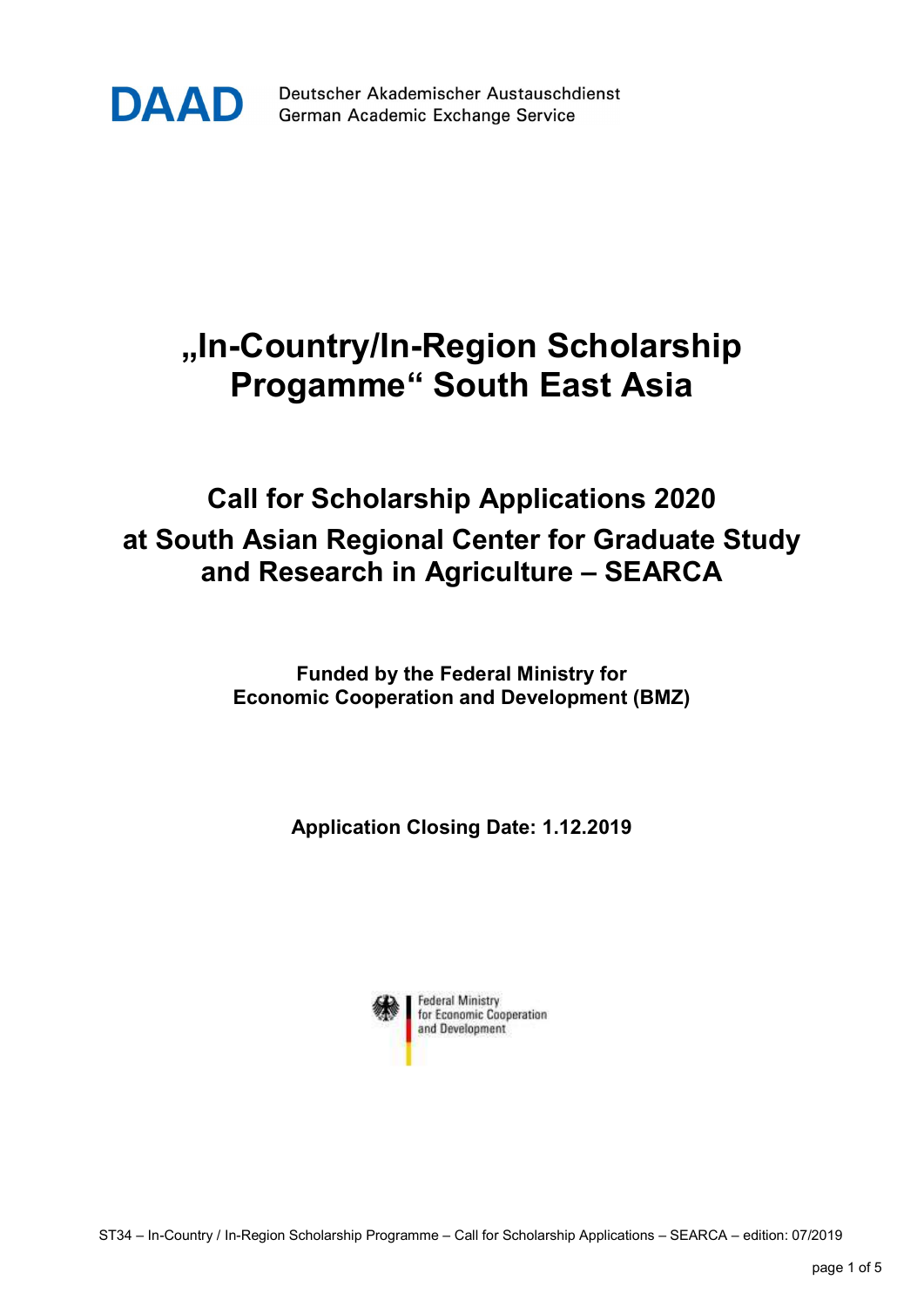## Programme **Objectives**

 DAAD (German Academic Exchange Service), as a publicly funded, selfgoverning organization of the institutions of higher education in Germany, promotes international academic exchange as well as educational co-operation with developing countries through a variety of funding and scholarship programmes.

As part of the "In-Country/In-Region Scholarship Progamme", DAAD offers scholarships for PhD and Master studies at SEARCA. The programme is funded by the German Federal Ministry of Economic Cooperation and Development (BMZ) and aims at university staff in the first line, without neglecting the public sector demand of academically trained personnel.

The target group for scholarships are graduates and postgraduates from South East Asia with a first academic degree if applying for a Master's programme, or with a Master's degree if applying for a doctoral programme, who want to pursue Master's or PhD courses in their home country (so called In-Country scholarships) or in another South East Asian country (In-Region scholarships). It has been agreed upon that DAAD cooperates with SEARCA by offering up to 21 In-Region/In-Country scholarships for PhD and Master studies at

- Institut Pertanian Bogor,
- Kasetsart University Thailand,
- University of the Philippines Los Baños,
- Universiti Putra Malaysia,
- or
	- Universitas Gadjah Mada

for the intake 2020.

| <b>Application</b><br><b>requirements</b> | Applicants                                                                                                                                                                                                                                                                                                                                                                                                                                                                                                                                                                                                                                                                                                                                                        |
|-------------------------------------------|-------------------------------------------------------------------------------------------------------------------------------------------------------------------------------------------------------------------------------------------------------------------------------------------------------------------------------------------------------------------------------------------------------------------------------------------------------------------------------------------------------------------------------------------------------------------------------------------------------------------------------------------------------------------------------------------------------------------------------------------------------------------|
|                                           | have successfully completed generally a three-year university degree/144<br>CP (Master candidates) or a five-year university degree/180 CP (doctoral<br>candidates) with above average results (upper third of class)<br>clearly show motivation and strong commitment<br>have thorough knowledge of English language (IELTS 6.0 or above)<br>have completed their last university degree not more than 6 years ago at<br>the time of application<br>must be nationals or permanent resident of Cambodia, Indonesia, Laos,<br>Malaysia, Myanmar, Philippines, Thailand, Timor-Leste or Vietnam<br>should generally be a) staff member of a public university, b) candidate<br>considered for teaching or research staff recruitment, c) from the public<br>sector |
|                                           | Female applicants and candidates from less privileged regions or groups are<br>especially encouraged to participate in the programme.                                                                                                                                                                                                                                                                                                                                                                                                                                                                                                                                                                                                                             |
|                                           | Scholarships are initially granted for one year and can be extended to upon receipt<br>of an application for extension. Scholars must demonstrate satisfactory progress<br>before an extension is granted.                                                                                                                                                                                                                                                                                                                                                                                                                                                                                                                                                        |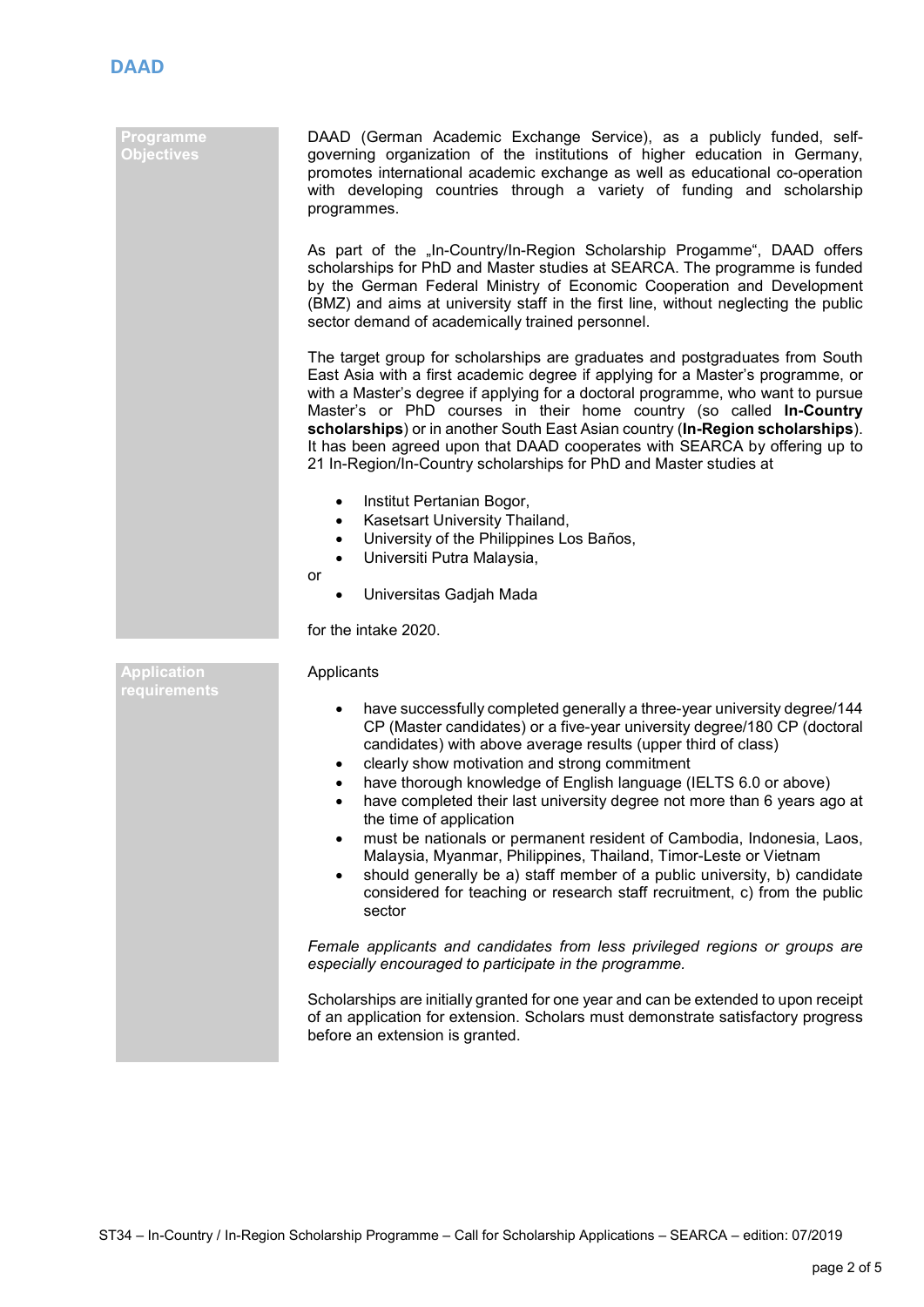| <b>Eligible fields</b>                       | The In-Country/In-Region Scholarship Programme supports studies in subject                                                                                                                                                                                                                                                                                                                                                                                                                                                                                                                                                                                                                                                                                                                                                                                                                                                                                                                                                                                                                                                             |
|----------------------------------------------|----------------------------------------------------------------------------------------------------------------------------------------------------------------------------------------------------------------------------------------------------------------------------------------------------------------------------------------------------------------------------------------------------------------------------------------------------------------------------------------------------------------------------------------------------------------------------------------------------------------------------------------------------------------------------------------------------------------------------------------------------------------------------------------------------------------------------------------------------------------------------------------------------------------------------------------------------------------------------------------------------------------------------------------------------------------------------------------------------------------------------------------|
|                                              | areas with strong relevance to national development.                                                                                                                                                                                                                                                                                                                                                                                                                                                                                                                                                                                                                                                                                                                                                                                                                                                                                                                                                                                                                                                                                   |
|                                              | The scholarships at SEARCA are available in the following fields:                                                                                                                                                                                                                                                                                                                                                                                                                                                                                                                                                                                                                                                                                                                                                                                                                                                                                                                                                                                                                                                                      |
|                                              | Agriculture (M.Sc. and PhD)<br>$\bullet$<br>Agricultural Technology (M.Sc. and PhD)<br>$\bullet$<br>Statistics (M.Sc. and PhD)<br>$\bullet$<br>Food Science and Technology (M.Sc. and PhD)<br>$\bullet$<br>Forest Products and Paper Science (M.Sc. and PhD)<br>$\bullet$<br>Biological Science (M.Sc. and PhD9<br>$\bullet$<br>Veterinary Medicine (M.Sc. and PhD)<br>$\bullet$<br>Animal Science (M.Sc. and PhD)<br>$\bullet$<br>Economics and Management (M.Sc. and PhD)<br>$\bullet$<br>Fisheries and Marine Science (M.Sc. and PhD)<br>$\bullet$<br>Forestry (M.Sc. and PhD)<br>$\bullet$<br>Management of Natural Resources and Environment (M.Sc. and PhD)<br>$\bullet$<br>Human Ecology (M.Sc. and PhD)<br>$\bullet$<br>Mathematics and Science (M.Sc. and PhD)<br>$\bullet$<br>Biology (M.Sc. and PhD)<br>$\bullet$<br>Engineering (M.Sc. and PhD)<br>$\bullet$<br>Geography (M.Sc. and PhD)<br>$\bullet$<br>Social and Political Sciences (M.Sc. and PhD)<br>$\bullet$<br><b>Development Communication</b><br>$\bullet$<br>Agricultural Economics (M.Sc. and PhD)<br>$\bullet$<br>Agro-industry (M.Sc. and PhD)<br>$\bullet$ |
| <b>Place of tenure</b>                       | Select SEARCA network member institutions (see above)                                                                                                                                                                                                                                                                                                                                                                                                                                                                                                                                                                                                                                                                                                                                                                                                                                                                                                                                                                                                                                                                                  |
| <b>Duration and</b><br>Commencement          | The duration                                                                                                                                                                                                                                                                                                                                                                                                                                                                                                                                                                                                                                                                                                                                                                                                                                                                                                                                                                                                                                                                                                                           |
|                                              | of the PhD programme is generally three years<br>$\bullet$<br>of the Master programme is generally two years<br>$\bullet$                                                                                                                                                                                                                                                                                                                                                                                                                                                                                                                                                                                                                                                                                                                                                                                                                                                                                                                                                                                                              |
|                                              | generally starting in August 2020                                                                                                                                                                                                                                                                                                                                                                                                                                                                                                                                                                                                                                                                                                                                                                                                                                                                                                                                                                                                                                                                                                      |
| Applicaion and<br><b>Selection Procedure</b> | The application process contains two steps.                                                                                                                                                                                                                                                                                                                                                                                                                                                                                                                                                                                                                                                                                                                                                                                                                                                                                                                                                                                                                                                                                            |
|                                              | 1. Applicants must apply for their studies at SEARCA using the contacts and the<br>method that is prescribed by the institution. SEARCA has set its own<br>deadlines.                                                                                                                                                                                                                                                                                                                                                                                                                                                                                                                                                                                                                                                                                                                                                                                                                                                                                                                                                                  |
|                                              | SEARCA will screen, pre-select (according to DAAD selection criteria) and<br>short-list the applicants. A detailed report consisting of the shortlisting<br>procedure, the entire list of applicants, the ranked shortlist and the shortlisting<br>panel members will also be availed to DAAD. The ranked shortlist will contain<br>preferably triple (at least double) the number of scholarships that have been<br>attributed to the institution.                                                                                                                                                                                                                                                                                                                                                                                                                                                                                                                                                                                                                                                                                    |
|                                              | DAAD reserves the right of final selection.                                                                                                                                                                                                                                                                                                                                                                                                                                                                                                                                                                                                                                                                                                                                                                                                                                                                                                                                                                                                                                                                                            |
|                                              | 2. Simultaneously all applicants are asked to log into the DAAD portal and<br>register themselves and submit an DAAD application.                                                                                                                                                                                                                                                                                                                                                                                                                                                                                                                                                                                                                                                                                                                                                                                                                                                                                                                                                                                                      |
|                                              | 2.1. Register online via the DAAD-Portal (if not already registered):<br>https://portal.daad.de/sap/bc/bsp/sap/z set cookie/setcookie.htm?fund ar=stv<br>&id=57516047                                                                                                                                                                                                                                                                                                                                                                                                                                                                                                                                                                                                                                                                                                                                                                                                                                                                                                                                                                  |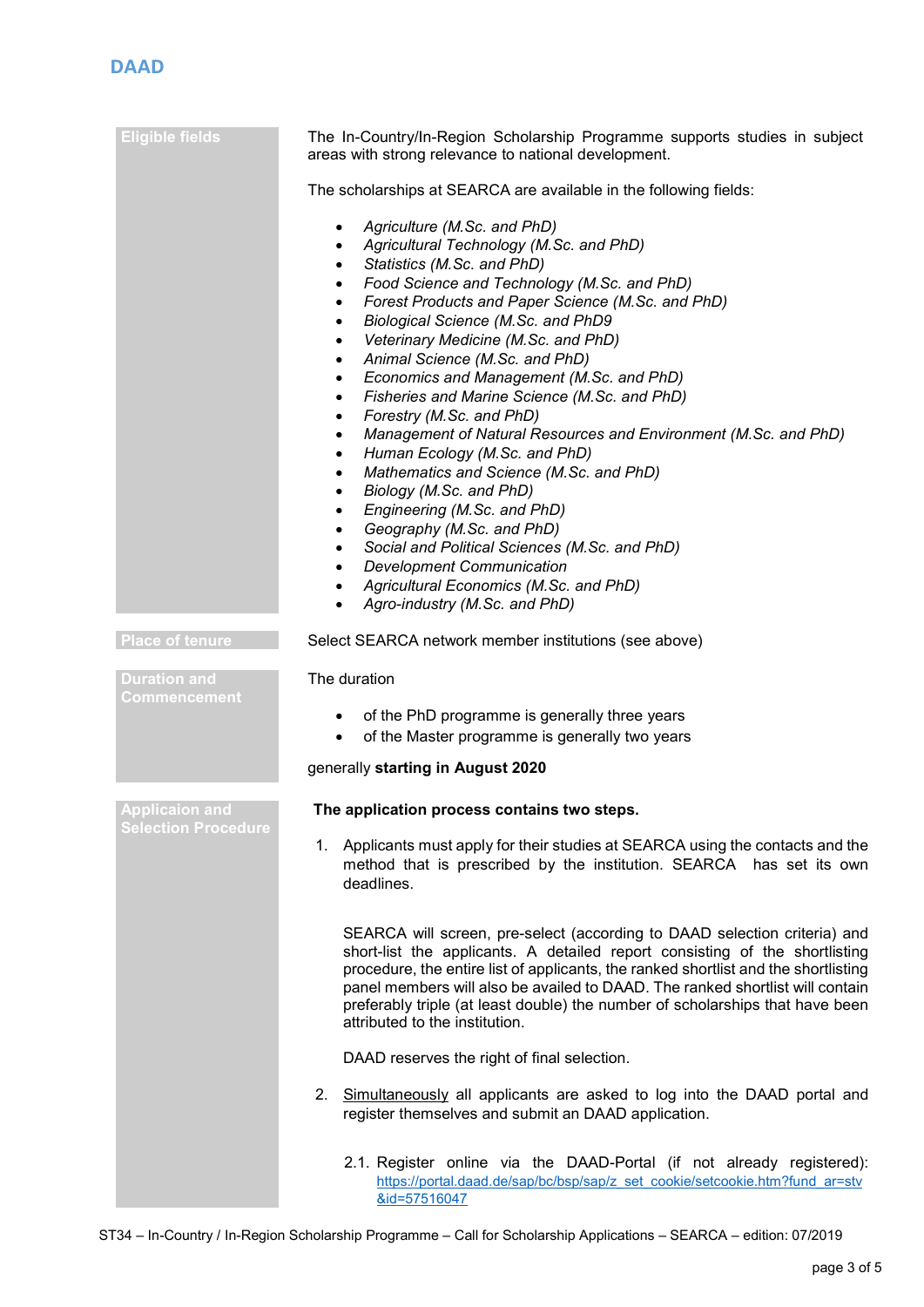2.2. Apply online via the DAAD-Portal under the tab "Personal Funding"/ "Application"

Documents to be submitted:

- DAAD application form duly filled in (available in the DAAD-Portal)
- Hand signed curriculum vitae (please use the European specimen form at http://europass.cedefop. Europa.eu), including a list of publications (if applicable).
- Recommendation letter by university teachers (Master 1, PhD 2)
- Letter of admission for the host university / institution / network
- Certified copies of university degree certificates including transcripts
- Letter of motivation (if applicable: mentioning the planned research stay in Germany, see "Additional benefits")
- Time schedule (Master applications)
- Copy of the passport
- Language certificate

ST34 – In-Country / In-Region Scholarship Programme – Call for Scholarship Applications – SEARCA – edition: 07/2019

Leave of Absence from current employer

PhD candidates have to submit the following additional documents:

- Declaration of acceptance from the academic supervisor
- Detailed and precise PhD proposal, including detailed work and time table (if applicable: mentioning the planned research stay in Germany, see "Additional benefits")
- Abstract of the proposal on one page (please include name and title of proposal

Scholarship funding The scholarship covers:

| <b>Item</b>                                                 | <b>Payment</b>                           | Amount                                                                                                                                                                          |
|-------------------------------------------------------------|------------------------------------------|---------------------------------------------------------------------------------------------------------------------------------------------------------------------------------|
| <b>Tuition fees</b>                                         | Once at the beginning<br>of study year   | the regularly charged<br>amount                                                                                                                                                 |
| <b>Study and research</b><br>allowance                      | annually                                 | 460 EUR (Master)<br>920 EUR (PhD)                                                                                                                                               |
| <b>Printing allowance</b>                                   | once at the end                          | 400 EUR (Master)<br>800 EUR (PhD)                                                                                                                                               |
| <b>Monthly Scholarship</b><br>(Accommodation,<br>Food etc.) | monthly                                  | Master Scholarship<br>holders 500 Euro<br>PhD Scholarship<br>holders 650 Euro                                                                                                   |
| Travel allowance (In-<br><b>Region only)</b>                | twice (beginning/ end of<br>scholarship) | The flat rate travel<br>allowance will be<br>specified in the letter of<br>award                                                                                                |
| Insurance                                                   |                                          | If your insurance is not<br>covered by your host<br>institution, the DAAD<br>will pay you an<br>insurance allowance<br>within the regular and<br>regional costs of<br>insurance |